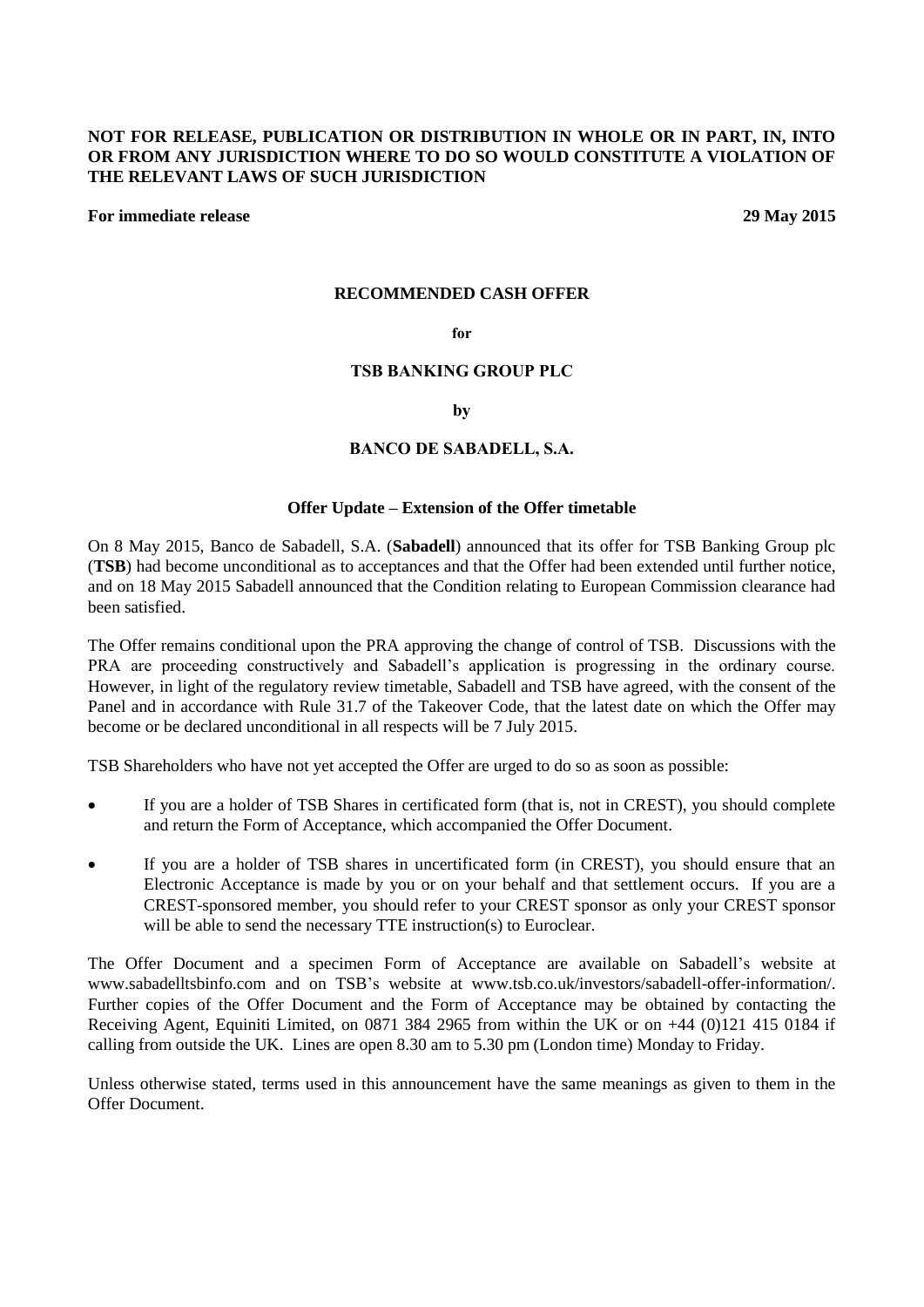**Enquiries**

**Sabadell** Albert Coll +34 93 728 8990 **Goldman Sachs International** +44 20 7774 1000 Dirk Lievens Mark Sorrell Carlos Pertejo **Brunswick Group LLP** Azadeh Varzi Andrew Garfield Rurik Ingram +44 20 7404 5959

## **Further information**

*Goldman Sachs International, which is authorised by the Prudential Regulation Authority and regulated in the United Kingdom by the Financial Conduct Authority and the Prudential Regulation Authority, is acting exclusively for Sabadell and no one else in connection with the Offer and will not be responsible to anyone other than Sabadell for providing the protections afforded to its clients or for providing advice in relation to the Offer.*

*This announcement is not intended to, and does not, constitute or form part of any offer, invitation or the solicitation of an offer to purchase, otherwise acquire, subscribe for, sell or otherwise dispose of any securities, or the solicitation of any vote or approval in any jurisdiction, pursuant to the Offer or otherwise. The Offer is made solely by means of the Offer Document and the Form of Acceptance accompanying the Offer Document, which contains the full terms and conditions of the Offer, including details of how the Offer may be accepted. Any response to the Offer should be made only on the basis of information contained in the Offer Document. TSB Shareholders are advised to read the formal documentation in relation to the Offer carefully.*

*This announcement has been prepared for the purposes of complying with English law, the rules of the London Stock Exchange and the Code and the information disclosed may not be the same as that which would have been disclosed if this announcement had been prepared in accordance with the laws and regulations of any jurisdiction outside the United Kingdom.*

#### *Overseas jurisdictions*

*The distribution of this announcement in jurisdictions other than the United Kingdom or the United States and the ability of TSB Shareholders who are not resident in the United Kingdom or the United States to participate in the Offer may be affected by the laws of relevant jurisdictions. Therefore any persons who are subject to the laws of any jurisdiction other than the United Kingdom or the United States or TSB Shareholders who are not resident in the United Kingdom or the United States will need to inform themselves about, and observe, any applicable legal or regulatory requirements. Any failure to comply with the applicable restrictions may constitute a violation of the securities laws of any such jurisdiction. Further details in relation to overseas shareholders are contained in the Offer Document.*

*The Offer is not being, and will not be, made available, directly or indirectly, in or into or by the use of the mails of, or by any other means or instrumentality of interstate or foreign commerce of, or any facility of a*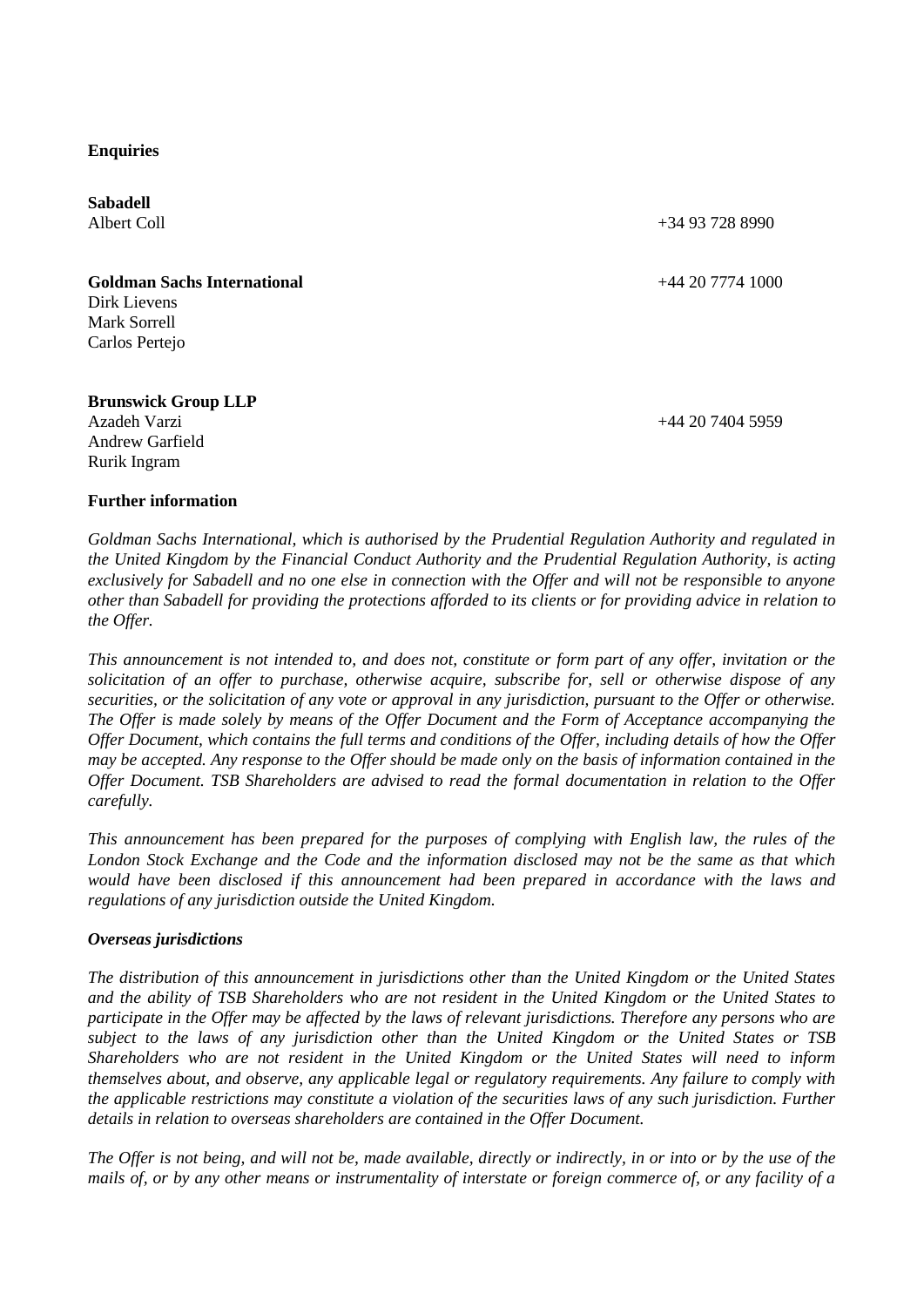*national state or other securities exchange of any Restricted Jurisdiction and will not be capable of acceptance by any such use, means, instrumentality or facility or from within any Restricted Jurisdiction.*

*Accordingly, copies of this announcement and all documents relating to the Offer are not being, and must not be, directly or indirectly, mailed, transmitted or otherwise forwarded, distributed or sent in, into or from any Restricted Jurisdiction and persons receiving this announcement (including, without limitation, agents, nominees, custodians and trustees) must not distribute, send or mail it in, into or from such jurisdiction. Any person (including, without limitation, any agent, nominee, custodian or trustee) who has a contractual or legal obligation, or may otherwise intend, to forward this announcement and/or the Offer Document and/or any other related document to a jurisdiction outside the United Kingdom or the United States should inform themselves of, and observe, any applicable legal or regulatory requirements of their jurisdiction and must not mail, send or forward or distribute them in, into or from any Restricted Jurisdiction.*

## *Notice to US holders of TSB Shares*

*The Offer is being made in the United States pursuant to Section 14(e) of, and Regulation 14E under the Exchange Act, subject to the exemptions provided by Rule 14d-1(c) and otherwise in accordance with the requirements of the Code. Accordingly, the Offer will be subject to disclosure and other procedural requirements, including with respect to withdrawal rights, offer timetable, settlement procedures and timing of payments that are different from those applicable under US domestic tender offer procedures and law.*

*The Offer is being made for the securities of a UK company with a listing on the London Stock Exchange. The Offer is subject to UK disclosure requirements, which are different from certain United States disclosure requirements. The financial information on TSB included in the Offer Document has been prepared in accordance with IFRS and the financial information on Sabadell included in the Offer Document has been prepared in accordance with IFRS, thus neither may be comparable to financial information of US companies or companies whose financial statements are prepared in accordance with generally accepted accounting principles in the United States.*

*The receipt of cash pursuant to the Offer by a US holder of TSB Shares may be a taxable transaction for US federal income tax purposes and under applicable US state and local, as well as foreign and other, tax laws. Each TSB Shareholder is urged to consult his independent professional adviser immediately regarding the tax consequences of accepting the Offer. Furthermore, the payment and settlement procedure with respect to the Offer will comply with the relevant United Kingdom rules, which differ from the United States payment and settlement procedures, particularly with regard to the date of payment of consideration.*

*The Offer will be made (including in the United States) by Sabadell and no one else. Neither Goldman Sachs International nor Citigroup nor Rothschild nor RBC Capital Markets, nor any of their respective affiliates, will be making the Offer in or outside the United States.*

*It may be difficult for US holders of TSB Shares to enforce their rights and any claim arising out of US federal securities laws, since Sabadell is incorporated under the laws of Spain and TSB is incorporated under the laws of England and Wales and some or all of their officers and directors are residents of non-US jurisdictions. In addition, most of the assets of Sabadell and TSB are located outside the United States. US holders of TSB Shares may not be able to sue a non-US company or its officers or directors in a non-US court for violations of US securities laws. Further, it may be difficult to compel a non-US company and its affiliates to subject themselves to a US court's judgment.*

*This announcement does not constitute an offer of securities for sale in the United States. No offer to acquire securities or to exchange securities for other securities has been made, or will be made, directly or indirectly, in or into, or by the use of the mails of, or by any means or instrumentality of interstate or foreign commerce or any facilities of a national securities exchange of, the United States or any other country in which such offer may not be made other than: (i) in accordance with the tender offer requirements under the Exchange Act, or the securities laws of such other country, as the case may be, or: (ii) pursuant to an available exemption from such requirements.*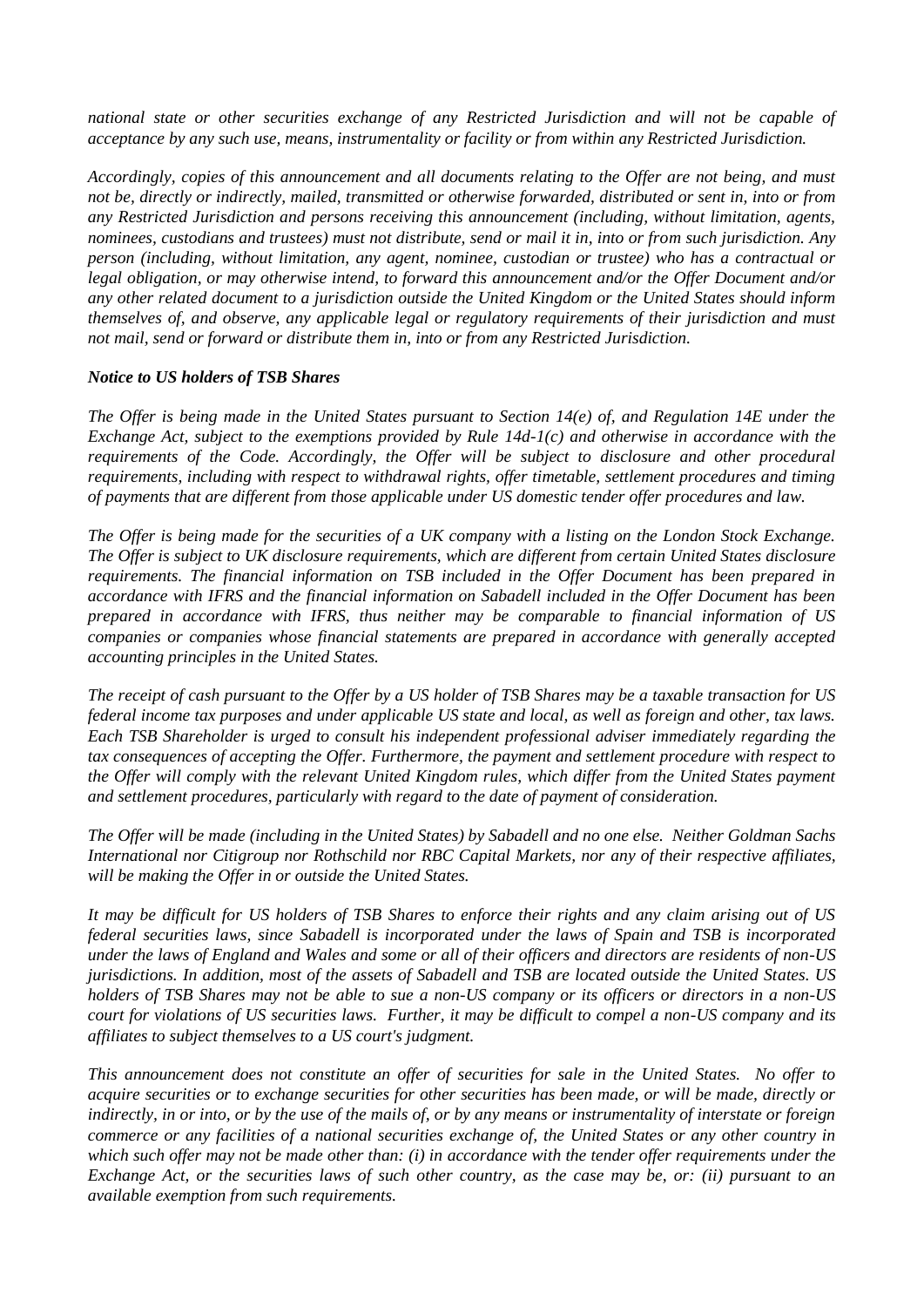*Neither the US Securities and Exchange Commission nor any US state securities commission has approved or disapproved the Offer, or passed comment upon the adequacy or completeness of this announcement or the Offer Document. Any representation to the contrary is a criminal offence in the United States.*

*To the extent permitted by applicable law, in accordance with, and to the extent permitted by, the Code and normal UK market practice, Sabadell or its nominees or brokers (acting as agents) or their respective affiliates may from time to time make certain purchases of, or arrangements to purchase, shares or other securities in TSB, other than pursuant to the Offer, at any time prior to completion of the Offer. These purchases may occur either in the open market at prevailing prices or in private transactions at negotiated prices. Any such purchases, or arrangements to purchase, will comply with all applicable UK rules, including the Code, the rules of the London Stock Exchange and Rule 14e-5 under the Exchange Act to the extent applicable. In addition, in accordance with, and to the extent permitted by, the Code and normal UK market practice, Goldman Sachs International, Citigroup, Rothschild, RBC Capital Markets and their respective affiliates will continue to act as exempt principal traders in TSB Shares on the London Stock Exchange and engage in certain other purchasing activities consistent with their respective normal and usual practice and applicable law. To the extent required by the applicable law (including the Code), any information about such purchases will be disclosed on a next day basis to the Panel and a Regulatory Information Service including the Regulatory News Service on the London Stock Exchange website, [www.londonstockexchange.com.](http://www.londonstockexchange.com/) To the extent that such information is made public in the United Kingdom, this information will also be deemed to be publicly disclosed in the United States.*

# *Notice to Australian holders of TSB Shares*

*The Offer is being made for the securities of a UK company with a listing on the London Stock Exchange and is regulated primarily by UK laws. Accordingly, the Offer is not made under or regulated by Chapter 6 of the Corporations Act 2001 (Cth). The content of this announcement and the Offer Document is subject to UK disclosure requirements which are different from the disclosure requirements under Australian law. Neither the Australian Securities and Investments Commission nor the Australian Securities Exchange has: (i) approved or disapproved of the Offer; (ii) passed judgment over the merits or fairness of the Offer; or (iii) passed judgment upon the adequacy or accuracy of the disclosure in this announcement nor the Offer Document.*

## *Disclosure requirements of the Code*

*Under Rule 8.3(a) of the Code, any person who is interested in 1 per cent. or more of any class of relevant securities of an offeree company or of any securities exchange offeror (being any offeror other than an offeror in respect of which it has been announced that its offer is, or is likely to be, solely in cash) must make an Opening Position Disclosure following the commencement of the offer period and, if later, following the announcement in which any securities exchange offeror is first identified. An Opening Position Disclosure must contain details of the person's interests and short positions in, and rights to subscribe for, any relevant securities of each of (i) the offeree company and (ii) any securities exchange offeror(s). An Opening Position Disclosure by a person to whom Rule 8.3(a) applies must be made by no later than 3.30 pm (London time) on the 10th business day following the commencement of the Offer Period and, if appropriate, by no later than 3.30 pm (London time) on the 10th business day following the announcement in which any securities exchange offeror is first identified. Relevant persons who deal in the relevant securities of the offeree company or of a securities exchange offeror prior to the deadline for making an Opening Position Disclosure must instead make a Dealing Disclosure.*

*Under Rule 8.3(b) of the Code, any person who is, or becomes, interested in 1 per cent. or more of any class of relevant securities of the offeree company or of any securities exchange offeror must make a Dealing Disclosure if the person deals in any relevant securities of the offeree company or of any securities exchange offeror. A Dealing Disclosure must contain details of the dealing concerned and of the person's interests and short positions in, and rights to subscribe for, any relevant securities of each of (i) the offeree company and (ii) any securities exchange offeror, save to the extent that these details have previously been disclosed under*